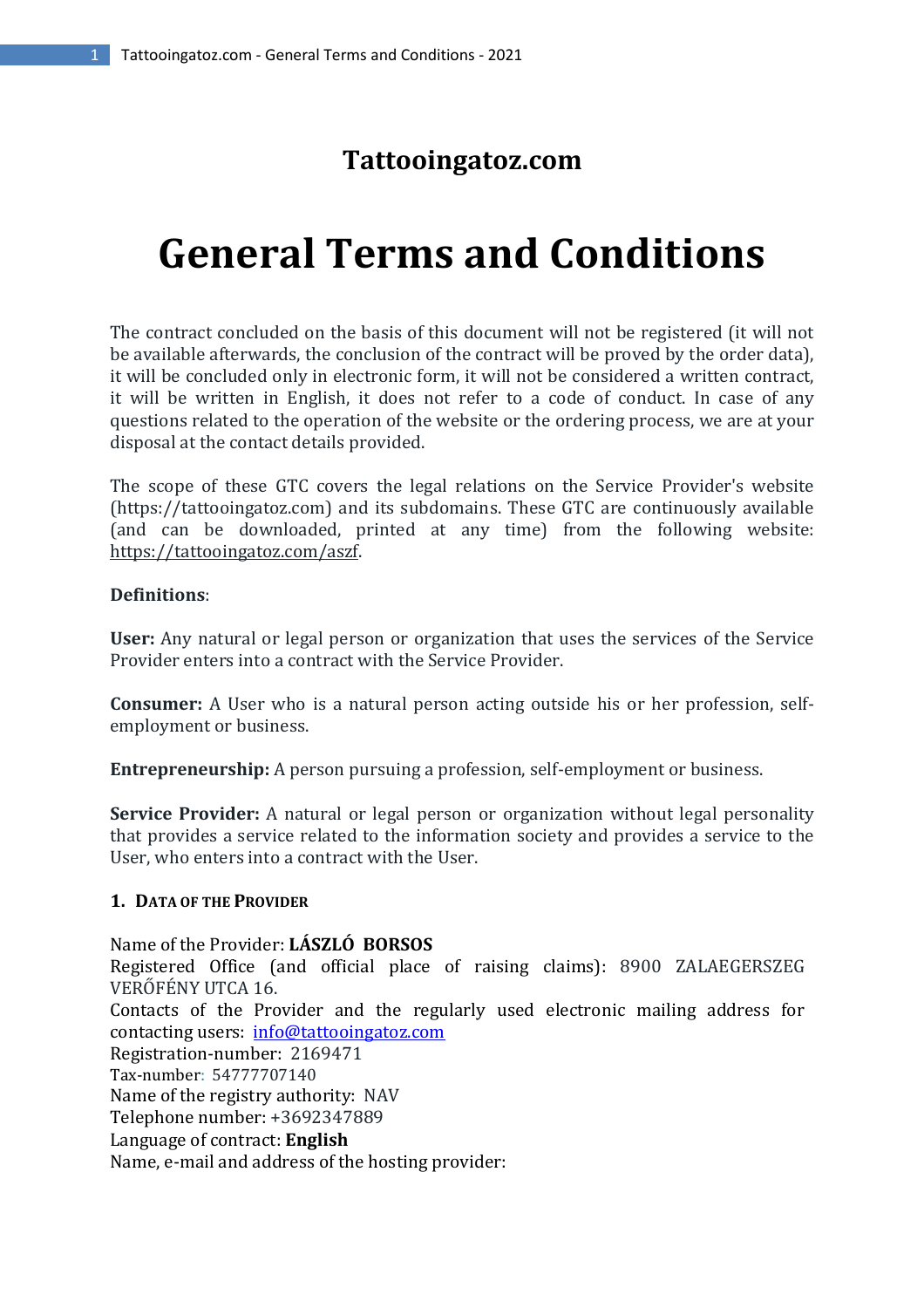| <b>Hosting provider</b> | Zalaszám Informatika<br>Kft. | 8900 Zalaegerszeg, Mártírok<br>útja 53.<br>E-mail: info@zalaszam.hu,<br>Tel: +3692 502 500 |
|-------------------------|------------------------------|--------------------------------------------------------------------------------------------|
|                         |                              |                                                                                            |

#### **2. GENERAL PROVISIONS**

- 2.1. Issues not regulated in these GTC and the interpretation of these GTC are governed by Hungarian law, in particular Act V of 2013 on the Civil Code ("Civil Code") and certain issues of electronic commerce services and information society services. CVIII of 2001 on (Elker Act) and Decree 45/2014 on the detailed rules of contracts between a consumer and a business. (II. 26.) Government Decree. The mandatory provisions of the relevant legislation shall apply to the parties without any special stipulation.
- 2.2. These GTC are valid from November 30, 2021 and will remain in force until revoked. The Service Provider is entitled to unilaterally amend the GTC (circumstances giving rise to the amendment: change in legislation, business interest, changes related to the company). The Service Provider publishes the changes on the website, and notifies the registered / previously purchased Users of the change by e-mail - based on which the User is entitled to withdraw from the contract or terminate it. The amendments do not affect previously concluded contracts, ie the amendment has no retroactive effect.
- 2.3. The Service Provider reserves all rights in the website, any part of it and the content appearing on it, as well as the distribution of the website. It is prohibited to download, electronically store, process and sell the contents or any part of the content appearing on the website without the written consent of the Service Provider.

# **3. REGISTRATION/PURCHASE**

- 3.1. The user is obliged to provide his / her own real data during registration / purchase. In the event of untrue or personally identifiable information provided during the purchase / registration, the resulting electronic contract will be void. The Service Provider excludes its liability if the User uses its services on behalf of another person with the data of another person.
- 3.2. The Service Provider shall not be liable for any delay or other problems or errors that can be traced back to the data provided incorrectly and / or inaccurately by the User.
- 3.3. The Service Provider shall not be liable for any damages resulting from the User forgetting his / her password or making it available to unauthorized persons for any reason not attributable to the Service Provider (if there is registration on the site).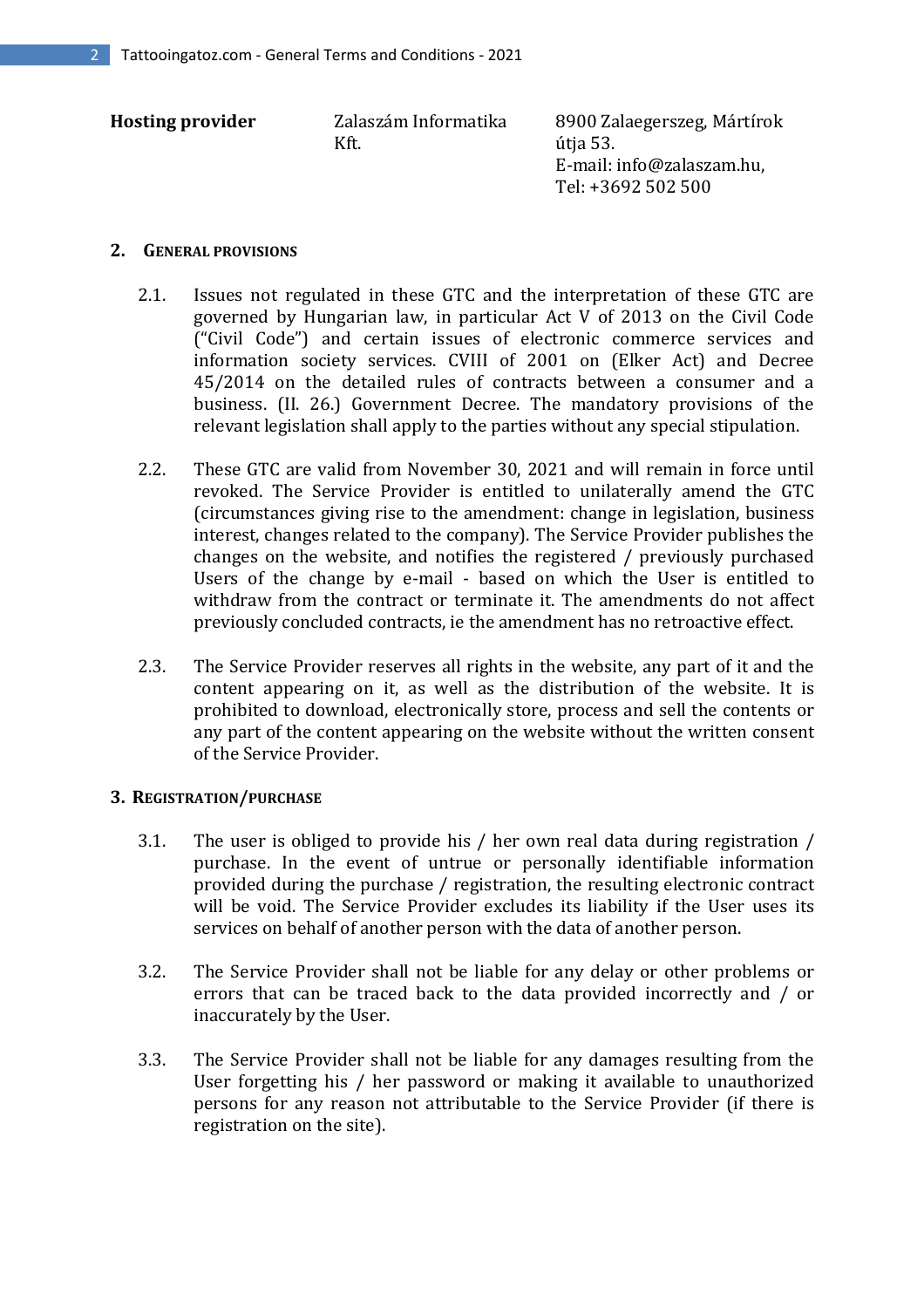#### **4. RANGE OF SERVICES AVAILABLE FOR PURCHASE**

- 4.1. The displayed services can be ordered online from the website. The prices shown for the services are in EUR, and these are gross prices.
- 4.2. The Service Provider shall indicate the name and description of the service in detail on the website.
- 4.3. If a special price is introduced, the Service Provider will fully inform the Users about the special offer and its exact duration.
- 4.4. If, despite all the care of the Service Provider, an incorrect price is posted on the website, possibly due to a system error, the price is "0" EUR or "1" EUR, then the Service Provider is not obliged to confirm the order at an incorrect price, but has the option to reject and may offer confirmation at the correct price, in the knowledge of which the User has the right not to accept the amended offer. By incorrect price we mean the price at which the contractor does not have the contractual will to conclude the contract. Pursuant to Act V of 2013 on the Civil Code (Civil Code), the contract is concluded by mutual and unanimous expression of the will of the parties. If the parties are unable to agree on the terms of the contract, ie there is no statement expressing the will of the parties mutually and unanimously, then we cannot speak of a validly concluded contract from which rights and obligations would arise.
- 4.5. Subscription-based content services are allowed on two devices per user. When you sign in from a third device, access to the subscriber content on the older device is lost.
- 4.6. Each user is granted "single-user" privileges only and may not share or transfer them with anyone else. The user is obliged to handle his username and password with the utmost security expected of him/her. Accordingly, it is especially forbidden to publish user IDs or make them available to others.

# **5. ORDER PROCEDURE**

- 5.1. After registering, the user logs in to the website or can start the purchase without registration.
- 5.2. User selects the appropriate training / course / course and places it in the cart.
- 5.3. Users can view the contents of the cart at any time by clicking on the "cart" icon.
- 5.4. You can delete the contents of your cart by clicking on the "Trash Empty Cart" icon.
- 5.5. The user enters the billing information and then the payment method, which is as follows: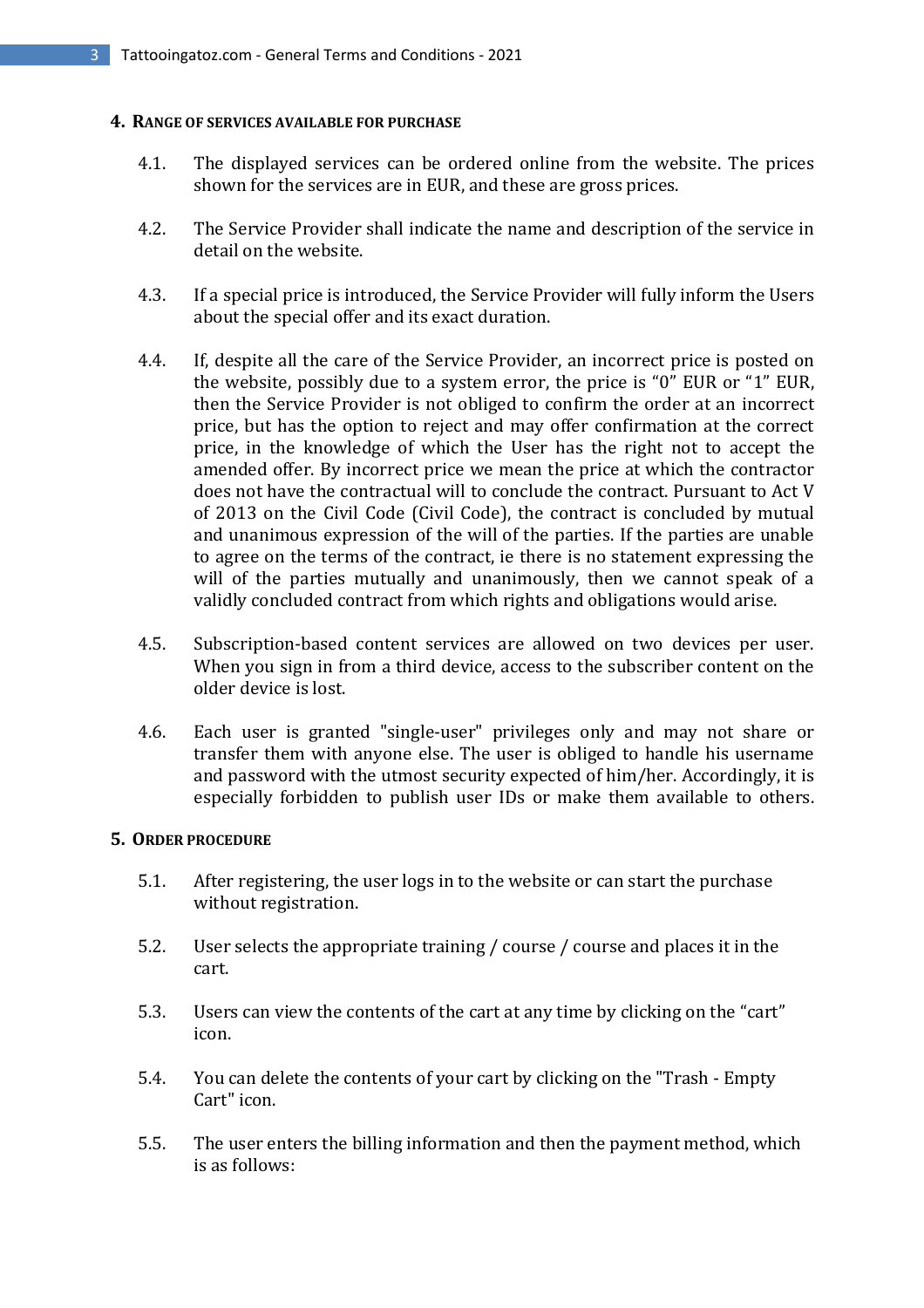#### 5.5.1. Payment methods:

Online credit card: The user has the option to pay the total value of the order online with a credit card through the secure payment system of the financial service provider used by the Service Provider.

 *Barion:*

*Online credit card payments are made through the Barion system. Credit card details will not be sent to the merchant. The service provider Barion Payment Zrt. Is an institution supervised by the Magyar Nemzeti Bank, its license number: H- EN-I-1064/2013.*

Payment with Paypal.

How to make a purchase with Paypal:

 The details of the transaction are displayed on the left side of the page and on the right side two options:

 a) If you have a PayPal registration, you will see the partial details of the pre specified credit card and the amount to be paid after entering a valid ID and password. If more than one card is registered, you must select the card you want to pay with, then click on Pay Now to make the payment and it will be returned shortly to the side of the store.

 b) If you do not have a PayPal registration, it is possible to pay the amount with a Guest PayPal access after completing a form without having to register with PayPal. The form requests the following information (most of which must be completed):

 Country Country Card number Card number Payment Types Expiration date Expiration date - the expiration date of your credit card in hh / yy order CSC The CSC code is located on the back of the card three-digit security code (to the right of the signature field); First name First name Last name Surname Address line 1 Address line 1 Address line 2 (optional) Address2 (optional) City City State / Province / Region

Postal code

 Telephone Telephone number - Please enter a real telephone number that your bank can reach you if necessary. You must enter the country code and area code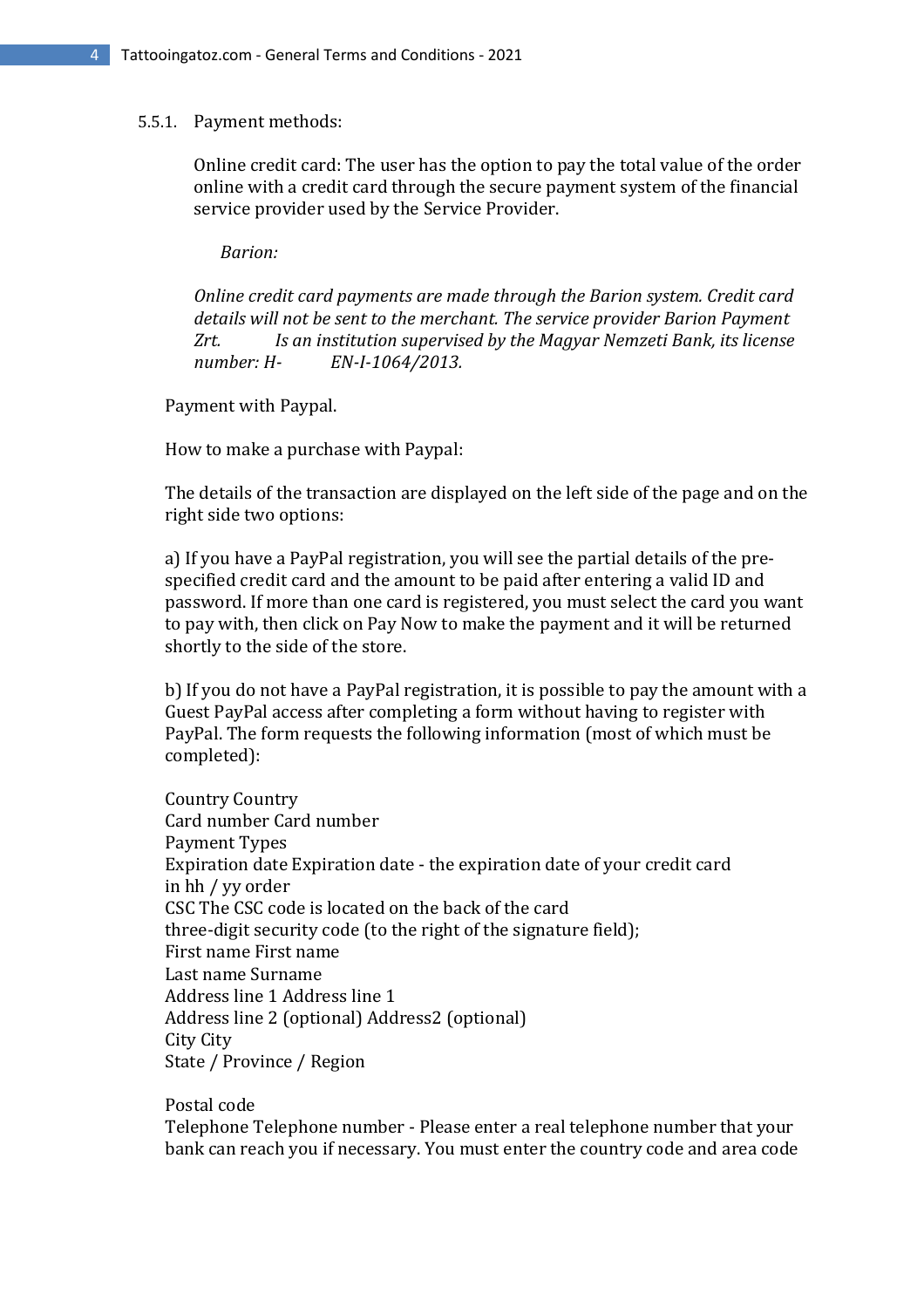Email address Confirmation of payment will be sent to the e-mail address provided here. If you have filled in all the fields, press the "Review and Continue" button at the bottom of the page. Here you can double-check the information provided, the amount to be paid and the order.

 If you find everything is fine, approve the transaction. You will receive an e-mail notification of the successful transaction within a few minutes, at the same time the Service Provider will receive the notification of the successful payment and start processing the order.

- 5.6. If there are any errors or deficiencies in the services / products or prices in the webshop, we reserve the right to make corrections. In this case, we will inform the User about the new data immediately after recognizing or modifying the error. The user can then confirm the order once more or withdraw from the contract.
- 5.7. The final amount to be paid includes all costs based on the order summary and confirmation letter. Payment will make the selected content available.
- 5.8. After entering the data, the User can send his order by clicking on the "payment" button, but before that he can check the entered data again, send a comment about his order or send us another e-mail request.
- 5.9. By placing an order, the user acknowledges that his payment obligation arises.
- 5.10. Correcting data entry errors: Before completing the ordering process, the user can always return to the previous phase, where he can correct the data entered. In detail: It is possible to view the contents of the cart during the order. If the User wishes to delete the product / service in the cart, he / she clicks on the "trash - empty cart" button. During the order, the User has the possibility to correct / delete the entered data continuously.
- 5.11. The user will receive an e-mail confirmation after the order has been sent. With the confirmation, a contract for the use of the service is concluded between the parties. If this confirmation is not received by the User within the expected time limit, depending on the nature of the service, but no later than within 48 hours from the sending of the User's order, the User is released from the obligation to make an offer or a contractual obligation. The order and its confirmation shall be deemed to have been received by the Service Provider or the User when it becomes available to him. The Service Provider excludes its responsibility for the confirmation if the confirmation is not received in time because the User provided an incorrect e-mail address during registration or is unable to receive a message due to the saturation of the storage space belonging to his account.

# **6. PROCESS AND EXECUTION OF ORDERS**

6.1. The processing of orders / training is continuous.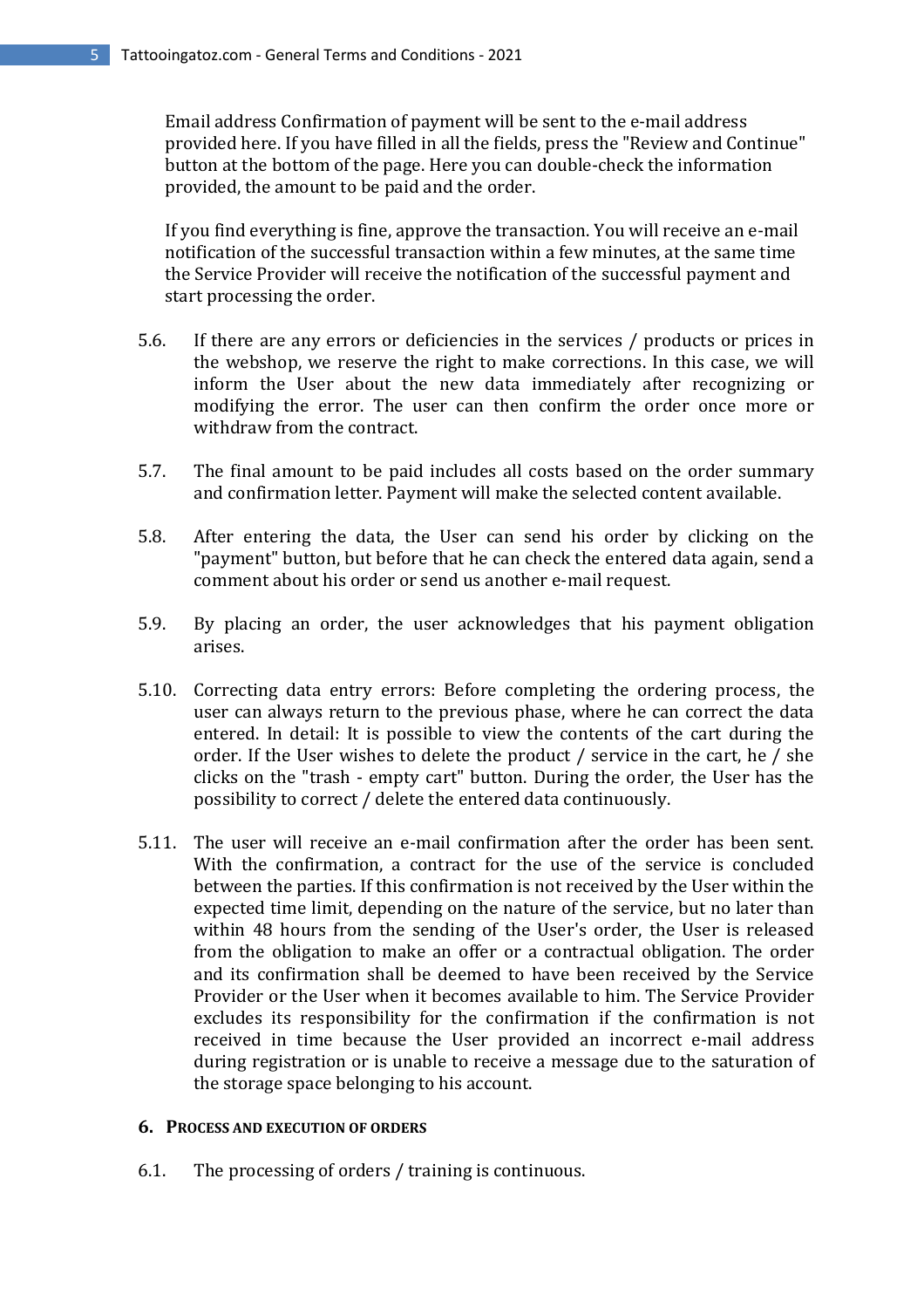6.2. Payment will be made according to the desired time after the successful payment signal.

#### **7. RIGHT OF WITHDRAWAL / TERMINATION**

- 7.1. Directive 2011/83 / EU of the European Parliament and of the Council and Regulation 45/2014 on the detailed rules for consumer-to-business contracts. (II.26.) **Does not entitle the consumer to a right of withdrawal** in the case of a contract for the provision of a service after the performance of the service as a whole, if the undertaking started the performance with the express prior consent of the consumer and the consumer acknowledges took the right to terminate the service after completing it; and in the case of a contract for the provision of accommodation, transport, car rental, catering or leisure services, and **the consumer has stated at the same time that he loses his right of withdrawal after the commencement of performance. Therefore, according to the above rules, in the case of digital courses, the consumer does not have the right to terminate!**
- 7.2. 45/2014 on the detailed rules of contracts between a consumer and a business. (II.26.) Government Decree is available here.
- 7.3. Directive 2011/83 / EU of the European Parliament and of the Council is available here.

# **8. WARRANTY**

Defective performance

The debtor will perform incorrectly if the service does not meet the quality requirements set out in the contract or in law at the time of performance. The debtor does not perform incorrectly if the rightholder was aware of the error at the time of concluding the contract or should have been aware of the error at the time of concluding the contract.

A clause in a contract between a consumer and a business which derogates from the provisions of this Chapter relating to the warranty for supplies to the detriment of the consumer shall be void.

Multiple warranty rights only apply to Users who qualify as consumers under the Civil Code.

Business User: a person who acts in the course of his or her profession, selfemployment or business.

Supplies warranty

8.1. In what cases can the User exercise the right to guarantee the supplies?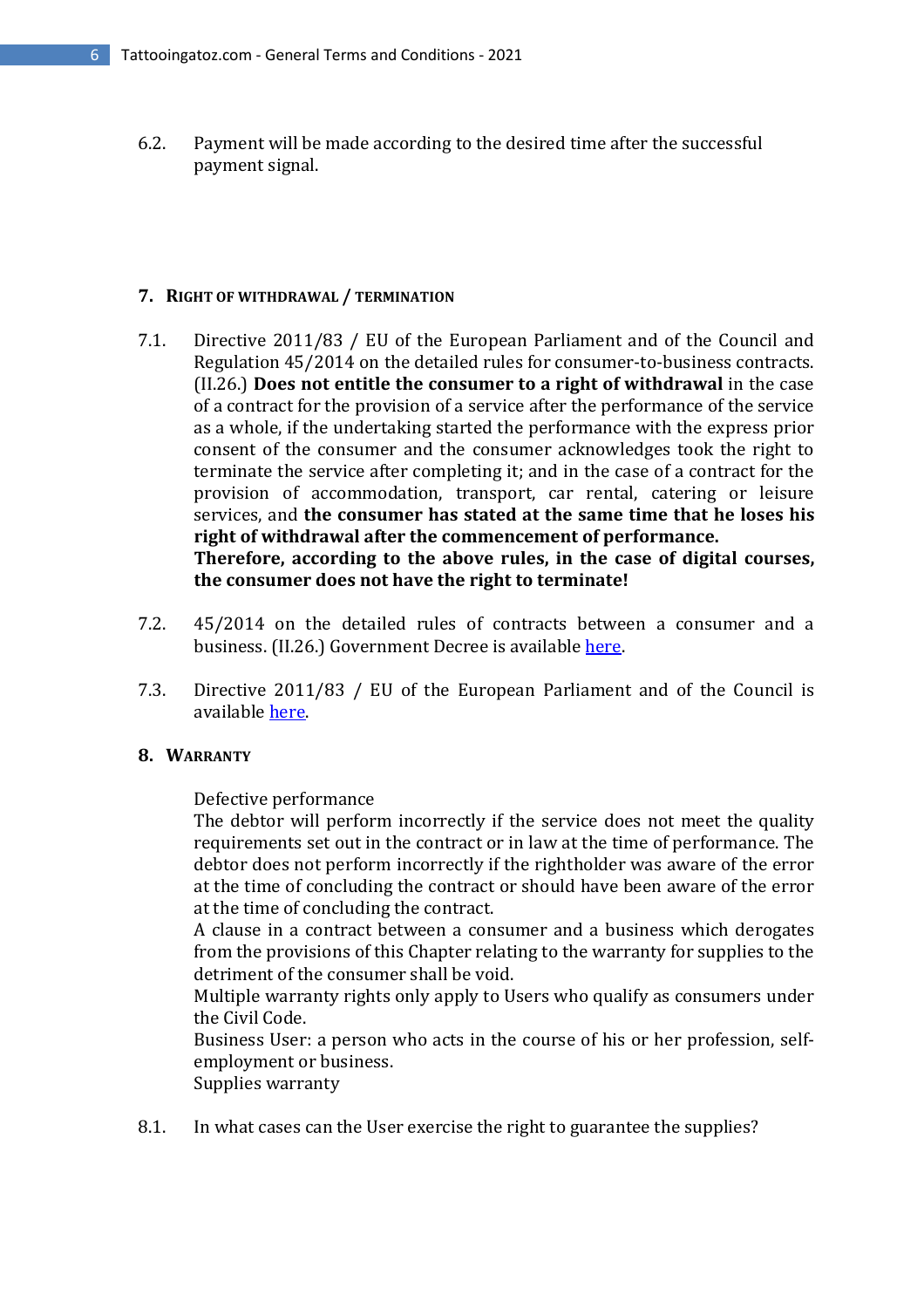In the event of faulty performance by the Service Provider, the User may assert a warranty claim against the Service Provider in accordance with the rules of the Civil Code.

- 8.2. What rights does the User have based on his warranty claim? The User may, at his / her option, make the following warranty claims: he / she may request repair or replacement, unless it would be impossible to meet the user's choice or it would incur a disproportionate additional cost to the business. If you have not requested or could not request the repair or replacement, you may request a pro rata reduction of the consideration or the defect at the expense of the business. You can also transfer from one of your chosen warranty rights to another, but the cost of the transfer shall be borne by the User, unless it was justified or given by the company.
- 8.3. What is the deadline for the User to enforce his warranty claim?

The user (if considered a consumer) is obliged to report the defect immediately after its discovery, but not later than within two months from the discovery of the defect. However, please note that you may no longer exercise your warranty rights beyond the limitation period of two years (1 year in the case of a company) from the performance of the contract.

8.4. Against whom can you assert your warranty claim?

The User may assert his warranty claim against the Service Provider.

8.5. What are the other conditions for enforcing your warranty rights (if the User qualifies as a consumer)? Within six months of the performance, there are no conditions other than the notification of the error to enforce your warranty claim if the User proves that the service was provided by the company operating the website. However, after the expiration of six months from the performance, the User is obliged to prove that the defect recognized by the User already existed at the time of performance.

#### **9. WARRANTY CLAIM PROCEDURE (FOR CONSUMER USERS)**

- 9.1. In a contract between a consumer and a business, the agreement of the parties may not deviate from the provisions of the Regulation to the detriment of the consumer.
- 9.2. It is the consumer's responsibility to prove the conclusion of the contract (by invoice or even just a receipt).
- 9.3. The costs related to the fulfillment of the warranty obligation shall be borne by the Service Provider (Section 6: 166 of the Civil Code).
- 9.4. The Service Provider is obliged to keep a record of the consumer's warranty claim notified to him.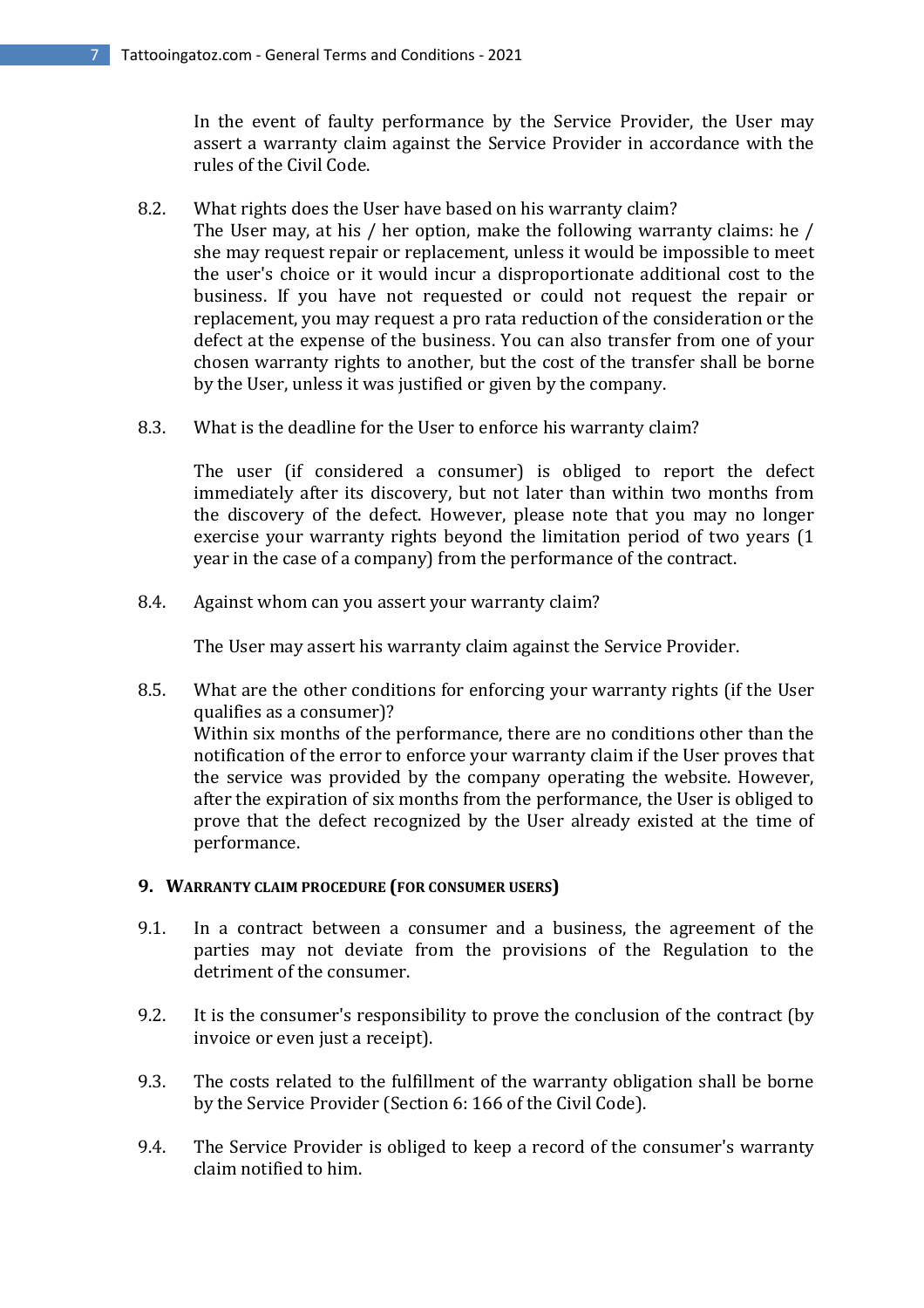- 9.5. A copy of the report shall be provided to the consumer without delay and in a verifiable manner.
- 9.6. If the Service Provider is unable to declare the consumer's warranty performance at the time of notification, it shall notify the consumer of its position within five working days in a verifiable manner, including the reason for the rejection and the possibility of recourse to the conciliation body.
- 9.7. The Service Provider is obliged to keep the report for three years from the date of its collection and to present it at the request of the inspection authority.
- 9.8. The Service Provider shall endeavor to carry out the repair or replacement within a maximum of fifteen days. If the duration of the repair or replacement exceeds 15 days, the Service Provider **is obliged to inform the consumer about the expected duration of the repair or replacement**. The information shall be provided with the consumer's prior consent, by electronic means or by any other means suitable for the consumer's receipt.

#### **10. MISCELLANEOUS PROVISIONS**

- 10.1. The Service Provider is entitled to use a contributor to fulfill its obligations. He bears full responsibility for his unlawful conduct, as if he had committed the unlawful conduct himself.
- 10.2. If any part of these Terms becomes invalid, illegal or unenforceable, it will not affect the validity, legality and enforceability of the remaining parts.
- 10.3. If the Service Provider does not exercise its right under the Regulations, the failure to exercise the right shall not be considered a waiver of the right. Waiver of any right shall be effective only upon express written notice to that effect. The fact that the Service Provider does not strictly adhere to any of the essential conditions or stipulations of the Regulations does not mean that it waives its strict adherence to the given condition or stipulation at a later date.
- 10.4. The Service Provider and the User try to settle their disputes amicably.
- 10.5. The parties state that the Service Provider's website operates in Hungary and is also maintained here. As the site can be visited from other countries, the users expressly acknowledge that the applicable law in relation to the user and the Service Provider is Hungarian law. If the user is a consumer, Pp. Pursuant to Section 26 (1), the court of the defendant's (consumer's) domicile shall have exclusive jurisdiction over the consumer in disputes arising from this contract.
- 10.6. The Service Provider does not apply different general conditions of access to the services on the website due to the reasons related to the User's citizenship, residence or place of establishment.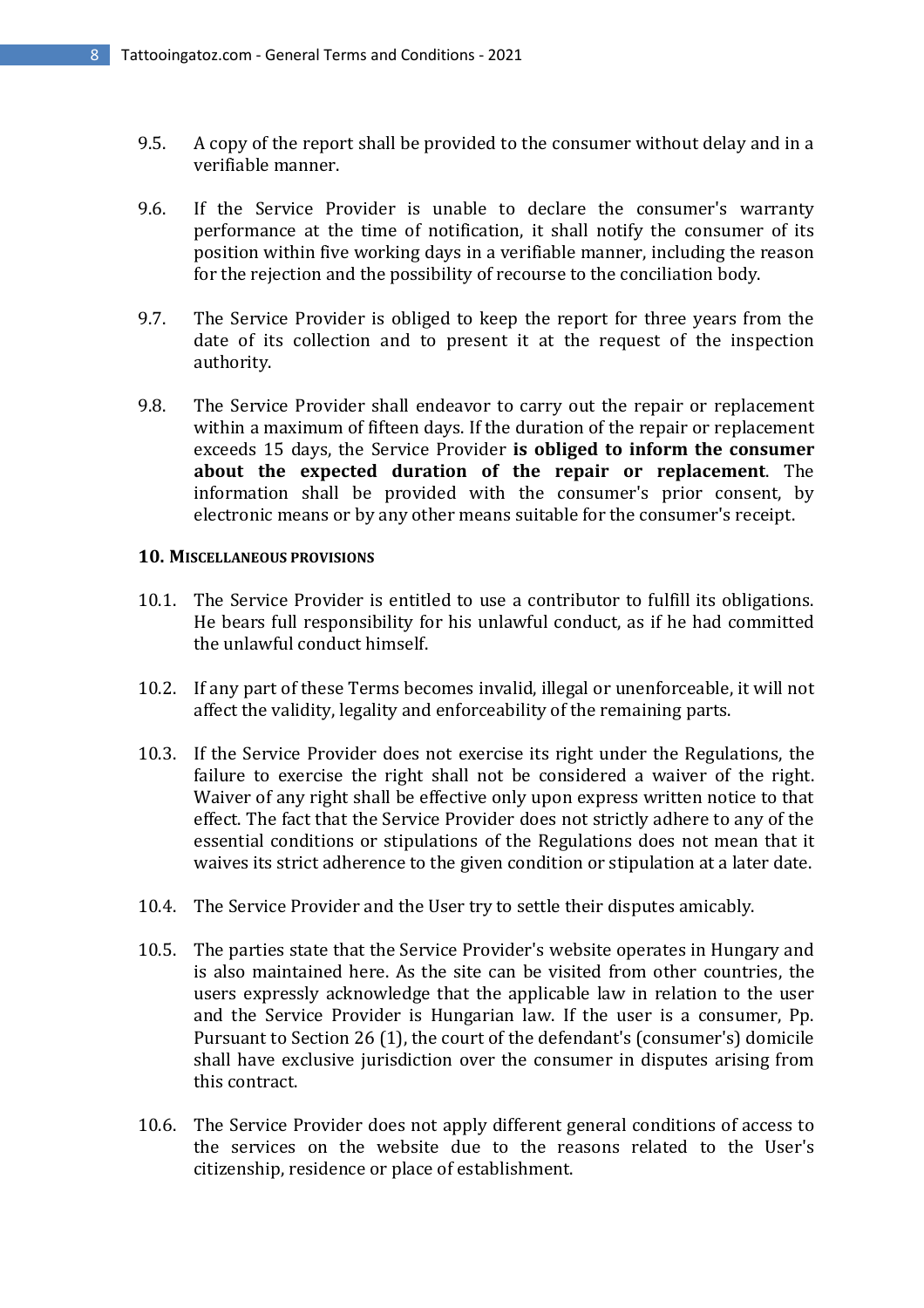- 10.7. The Service Provider shall not apply different conditions to the payment transaction for the reasons related to the User's citizenship, place of residence or place of establishment, place of payment account, place of establishment of the payment service provider or place of issue of the cash alternative payment instrument within the Union.
- 10.8. The service provider shall comply with the measures against unjustified territorial content restrictions and other forms of discrimination based on the nationality, place of residence or place of establishment of the buyer within the internal market and with the provisions of Regulations (EC) No 2006/2004 and (EU) 2017/2394 and 2009/22. REGULATION (EU) 2018/302 OF THE EUROPEAN PARLIAMENT AND OF THE COUNCIL amending Directive.

# **11. COMPLAINT HANDLING (FOR CONSUMER USERS)**

- 11.1. The purpose of our site is to fufill all the orders in good quality, for the satisfaction of the customer. If the customer has any plaint in connection of the contract or fulfillment of the contract, the plaint can be reported per telephone, e-mail or letter.
- 11.2. The Provider checks the claim immediately, and repair that. If the customer does not agree with the repair of the claim, or the check is not possible immediately, the Provider take a record immediately about the claim and the point of view. The customer get a copy as well.
- 11.3. The written claim will be answered in 30 days. In case of dismission, the Provider give a reasoned statement. The Service Provider keeps the record and the copy of the record for 3 years and in case the Provider gives it for the control board.
- 11.4. We inform you, in case of the claim got declined, customers can apply for relief to the conciliatory proceeding with the following contacts:
- 11.5. In the case of a complaint the Customer may calls for the consumer protection authority:

Based on the 387/2016. (XII. 2.) edict, firstinstance the regional organization, secondly the Pest Megyei Kormányhivatal acts in case of public administrations. The regional organizations can be found: http://www.kormanyhivatal.hu/hu/elerhetosegek

11.6. In the case of a complaint the Customer may calls for the Reconciliation Board given below:

Bács-Kiskun Megyei Békéltető Testület Címe: 6000 Kecskemét, Árpád krt. 4. Telefonszáma: (76) 501-525, (76) 501-500 Fax száma: (76) 501-538 Név: Mátyus Mariann E-mail cím: bkmkik@mail.datanet.hu;

Baranya Megyei Békéltető Testület Címe: 7625 Pécs, Majorossy Imre u. 36. Levelezési címe: 7602 Pécs, Pf. 109. Telefonszáma: (72) 507-154 Fax száma: (72) 507-152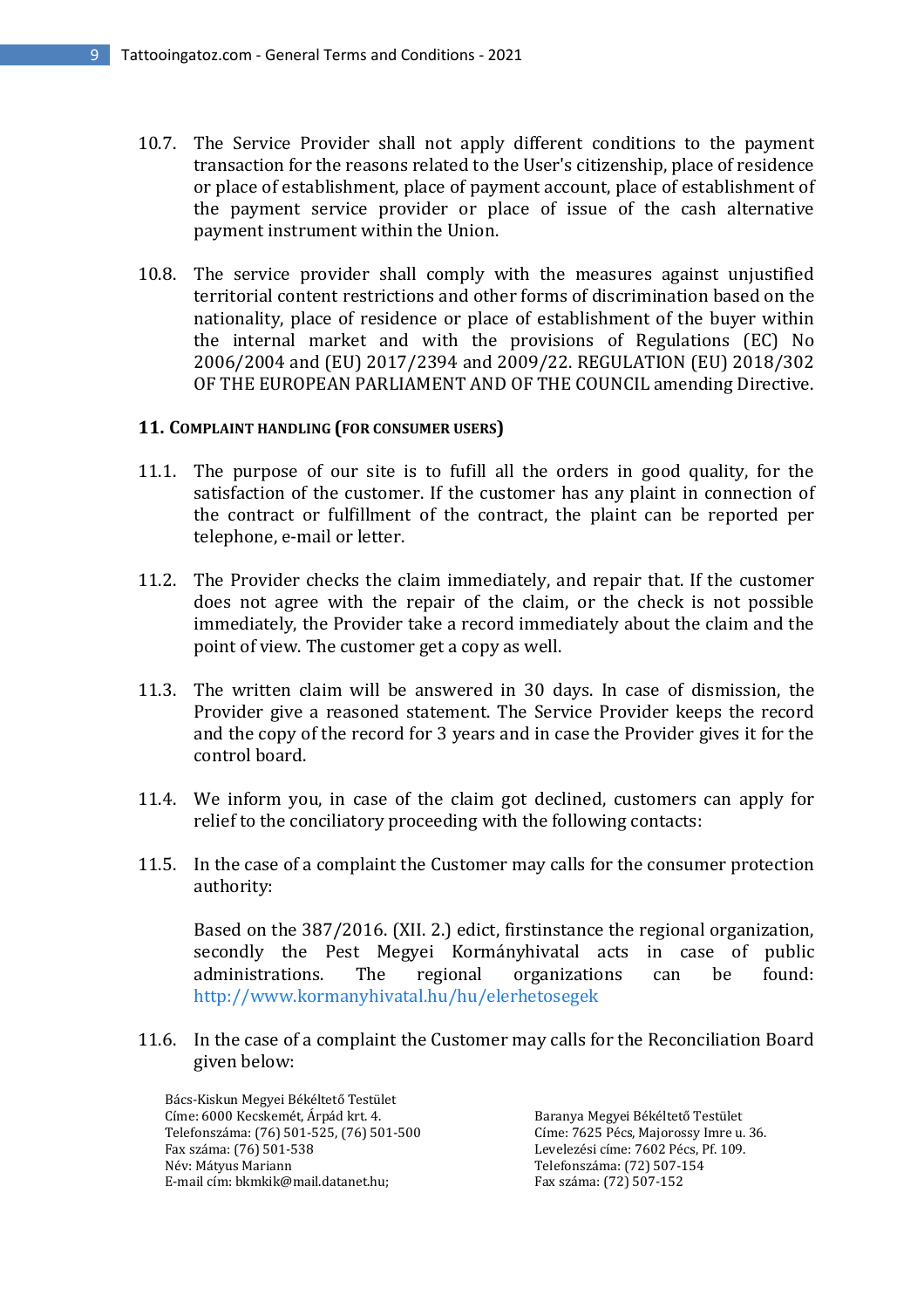Név: Dr. Bodnár József E-mail cím: bekelteto@pbkik.hu;

Békés Megyei Békéltető Testület Címe: 5601 Békéscsaba, Penza ltp. 5. Telefonszáma: (66) 324-976, 446-354, 451- 775 Fax száma: (66) 324-976 Név: Dr. Bagdi László E-mail cím: bmkik@bmkik.hu;

Borsod-Abaúj-Zemplén Megyei Békéltető Testület Címe: 3525 Miskolc, Szentpáli u. 1. Telefonszáma: (46) 501-091, 501-870 Fax száma: (46) 501-099 Név: Dr. Tulipán Péter E-mail cím: kalna.zsuzsa@bokik.hu;

Budapesti Békéltető Testület Címe: 1016 Budapest, Krisztina krt. 99. Telefonszáma: (1) 488-2131 Fax száma: (1) 488-2186 Név: Dr. Baranovszky György E-mail cím: bekelteto.testulet@bkik.hu;

Csongrád Megyei Békéltető Testület Címe: 6721 Szeged, Párizsi krt. 8-12. Telefonszáma: (62) 554-250/118 mellék Fax száma: (62) 426-149 Név: Dékány László, Jerney Zoltán E-mail cím: bekelteto.testulet@csmkik.hu;

Fejér Megyei Békéltető Testület Címe: 8000 Székesfehérvár, Hosszúsétatér 4-6. Telefonszáma: (22) 510-310 Fax száma: (22) 510-312 Név: Kirst László E-mail cím: fmkik@fmkik.hu;

Győr-Moson-Sopron Megyei Békéltető Testület Címe: 9021 Győr, Szent István út 10/a. Telefonszáma: (96) 520-202; 520-217 Fax száma: (96) 520-218 Név: Horváth László E-mail cím: bekeltetotestulet@gymskik.hu;

Hajdú-Bihar Megyei Békéltető Testület Címe: 4025 Debrecen, Petőfi tér 10. Telefonszáma: (52) 500-749 Fax száma: (52) 500-720 Név: Dr. Hajnal Zsolt E-mail cím: info@hbkik.hu;

Heves Megyei Békéltető Testület Címe: 3300 Eger, Faiskola út 15. Levelezési címe: 3301 Eger, Pf. 440. Telefonszáma: (36) 416-660/105 mellék Fax száma: (36) 323-615 Név: Pintérné Dobó Tünde E-mail cím: tunde@hkik.hu;

Jász-Nagykun-Szolnok Megyei Békéltető Testület Címe: 5000 Szolnok, Verseghy park 8. Telefonszáma: (56) 510-610

Fax száma: (56) 370-005 Név: Dr. Lajkóné dr. Vígh Judit E-mail cím: kamara@jnszmkik.hu;

Komárom-Esztergom Megyei Békéltető Testület Címe: 2800 Tatabánya, Fő tér 36. Telefonszáma: (34) 513-010 Fax száma: (34) 316-259 Név: Dr. Rozsnyói György E-mail cím: kemkik@kemkik.hu;

Nógrád Megyei Békéltető Testület Címe: 3100 Salgótarján, Alkotmány út 9/a Telefonszám: (32) 520-860 Fax száma: (32) 520-862 Név: Dr. Pongó Erik E-mail cím: nkik@nkik.hu;

Pest Megyei Békéltető Testület Címe: 1119 Budapest, Etele út 59-61. 2. em. 240. Telefonszáma: (1)-269-0703 Fax száma: (1)-269-0703 Név: dr. Csanádi Károly E-mail cím: pmbekelteto@pmkik.hu Honlap cím: www.panaszrendezes.hu

Somogy Megyei Békéltető Testület Címe: 7400 Kaposvár, Anna utca 6. Telefonszáma: (82) 501-000 Fax száma: (82) 501-046 Név: Dr. Novák Ferenc E-mail cím: skik@skik.hu;

Szabolcs-Szatmár-Bereg Megyei Békéltető Testület Címe: 4400 Nyíregyháza, Széchenyi u. 2. Telefonszáma: (42) 311-544, (42) 420-180 Fax száma: (42) 311-750 Név: Görömbeiné dr. Balmaz Katalin E-mail cím: bekelteto@szabkam.hu;

Tolna Megyei Békéltető Testület Címe: 7100 Szekszárd, Arany J. u. 23-25. Telefonszáma: (74) 411-661 Fax száma: (74) 411-456 Név: Mátyás Tibor E-mail cím: kamara@tmkik.hu;

Vas Megyei Békéltető Testület Címe: 9700 Szombathely, Honvéd tér 2. Telefonszáma: (94) 312-356 Fax száma: (94) 316-936 Név: Dr. Kövesdi Zoltán E-mail cím: pergel.bea@vmkik.hu

Veszprém Megyei Békéltető Testület Címe: 8200 Veszprém, Budapest u. 3. Telefonszáma: (88) 429-008 Fax száma: (88) 412-150 Név: Dr. Óvári László E-mail cím: vkik@veszpremikamara.hu

Zala Megyei Békéltető Testület Címe: 8900 Zalaegerszeg, Petőfi utca 24.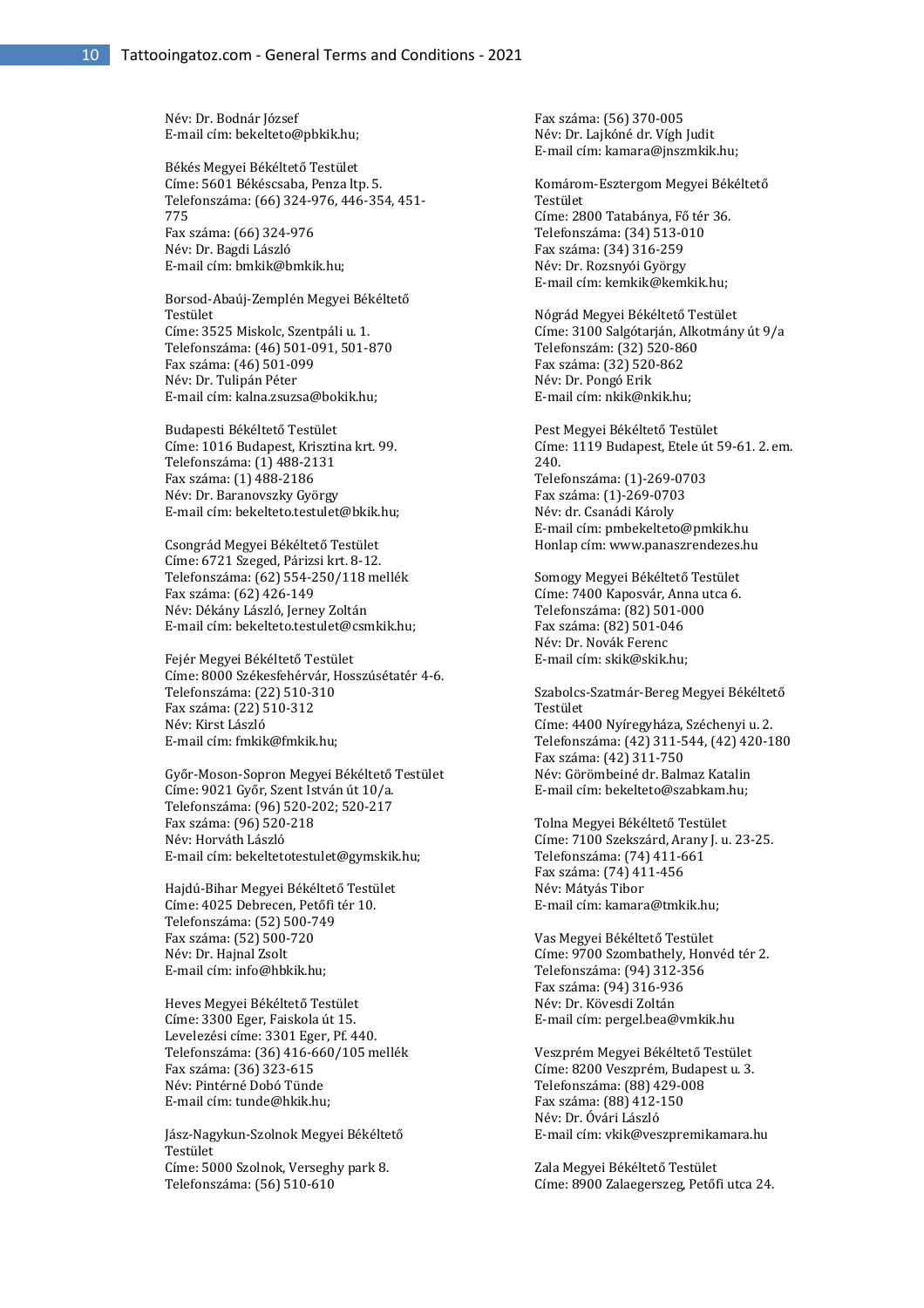Telefonszáma: (92) 550-513 Fax száma: (92) 550-525 Név: dr. Koczka Csaba E-mail cím: zmbekelteto@zmkik.hu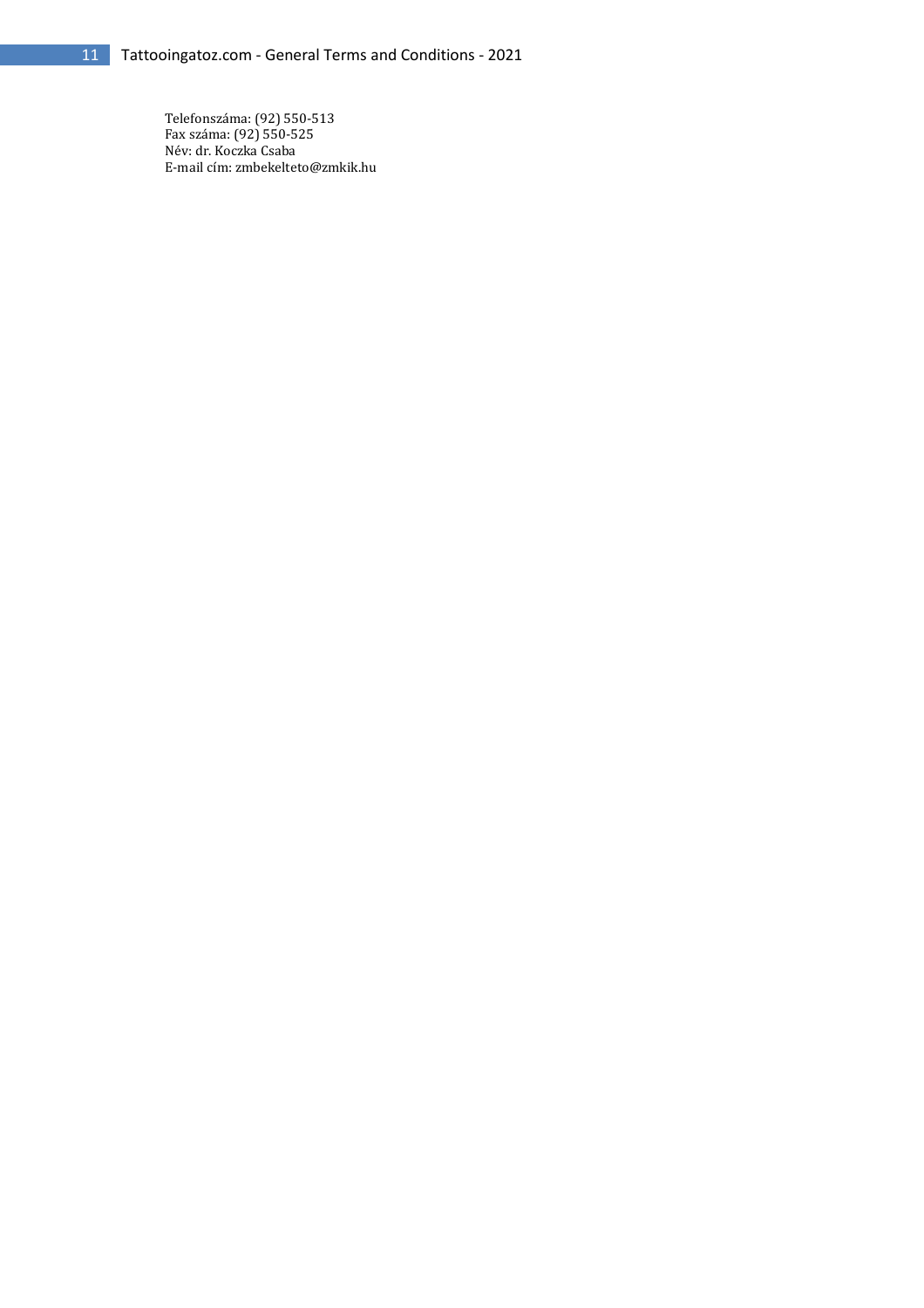- 11.7. Reconciliation Boards take care of dispute of the consumers if it is not handled in judicial way. The aim of Reconciliation Boards is to make an agreement between the parties in order to settle the dispute of the consumers, but if it fails, they make a simple, effective and cost-effective decision to enforce the rights of the consumers. The Reconciliation Board gives advice at the request of the consumer or the Service Provider in connection with the rights of the consumer and the obligations of the consumer.
- 11.8. In case of online trading or cross-border dispute of consumers in connection with online service contracts, only the Reconciliation Board is assignee, which is working next to the Chamber commerce in Budapest.
- 11.9. If the Customer has complaint, she/he can use the Online Dispute Resolution. It only requires a registration in the system of the European Commission, click here. Then, after a log in, the customer can remonstrate via the online website: http://ec.europa.eu/odr
- 11.10. In the procedure of the Reconciliation Board the Service Provider has mutual assistance obligation. Because of that the Service Provider needs to send answer to the Reconciliation Board and needs to have a person who is entitled to make an agreement on the audition. If the headquarter of the company is not registered in the county known by the chamber which is operating the regional reconciliation board, the obligation of the company in the co-operation is to offer the possibility of the written agreement based on the demands of the consumer.
- 11.11. If the consumer does not turn to a conciliation body or the procedure has failed, the consumer has the right to apply to a court to settle the dispute. The lawsuit must be instituted by means of a claim form, containing the following information:
	- the court seised:
	- the names, residence and litigation of the parties and representatives of the parties;
	- the right to be enforced by presenting the facts on which it is based and the evidence of it;
	- the data from which the jurisdiction and jurisdiction of the court can be established;
	- a firm request for a court decision.

The application must be accompanied by the document or a copy of the document to which it refers as evidence.